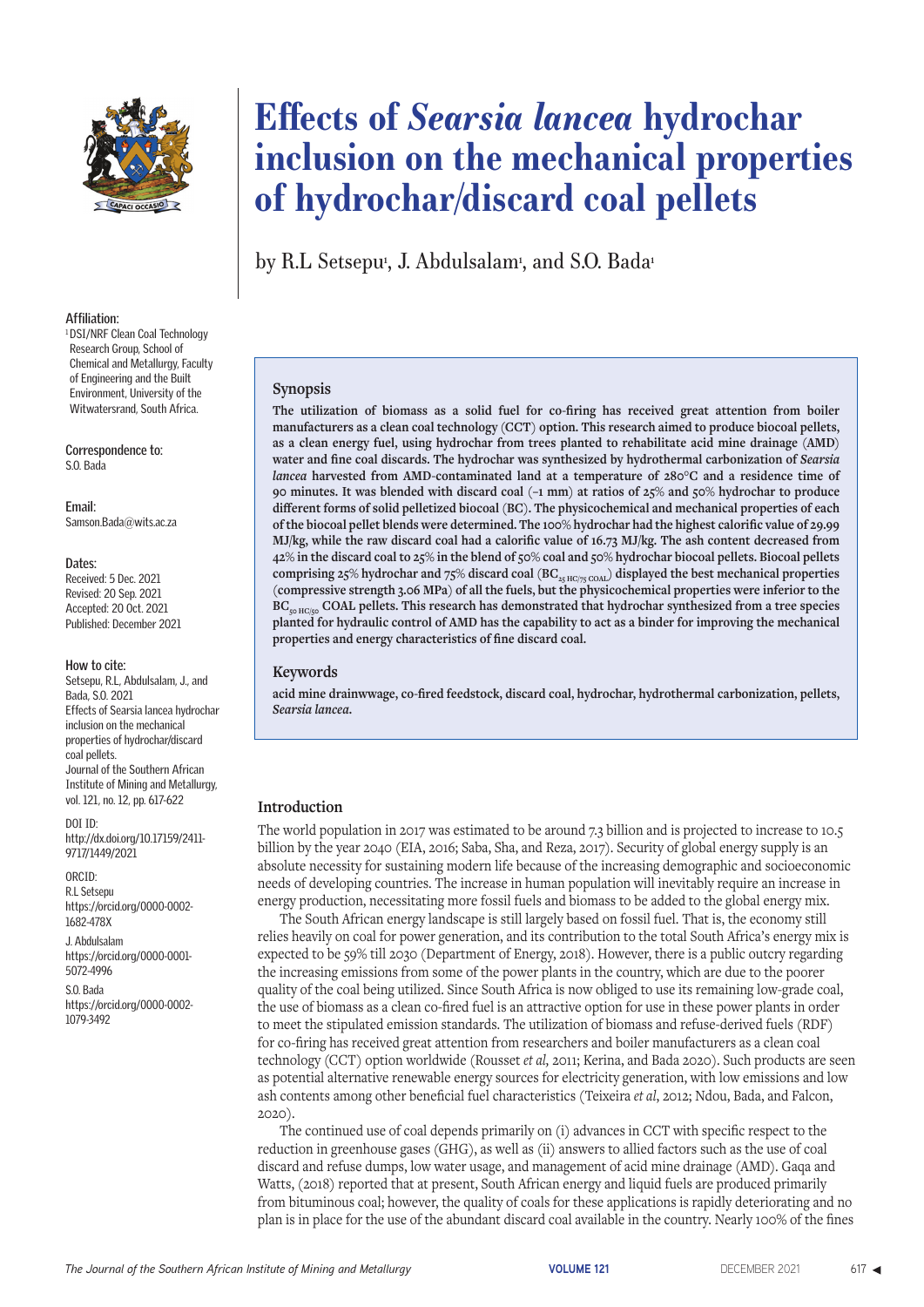generated during mining and beneficiation discards from washing plants) is stored in long-term dumps (Bada *et al*., 2016). Well over 2 billion tons of discarded coal of various grades has accumulated in South Africa due to the lack of practical and feasible methods to use this resource, either as sole products or as co-fired fuel in existing power plants. This research seeks to demonstrate that pelletized hydrochar-infused biocoal ('hydrochar/coal blend') can be produced as a new solid fuel for use in existing coal-fired power plants.

In this study, a new solid pelletized fuel was produced by mixing different parts from *Searsia lancea*, a Southern African indigenous semi-hardwood tree, and fine discard coal. *Searsia lancea* is one of the tree species planted in the woodlands project for phytoremediation and control of groundwater pollution from gold and uranium mine tailings dams in southern Africa (Weiersbye, 2007; Botha and Weiersbye, 2010). The woodlands project is part of a mine closure plan for the control of AMD, but there was concern regarding the harvesting of these trees after maturity as firewood by the community. This would undermine the potential of these trees as an alternative energy source. A recent study (Ndou *et al*., 2020) has demonstrated that *Searsia lancea* and discard coal could be co-fired. The authors showed that the raw *Searsia lancea* biomass has a higher combustible reactivity than coal, and the addition of Tamarix usneoides biomass to coal resulted in reduced  $NO<sub>x</sub>$  and  $CO<sub>z</sub>$  emissions.

In the current project, further investigations were undertaken through the process of hydrothermal carbonization (HTC) of this tree species. The aim was to improve the energy content of this biomaterial by producing pellets containing different ratios of hydrochar and biocoal. According to previous reports, HTC enhances the plasticity of biomass (Kudo *et al*., 2014) and promotes particle coalescence or fusion during the briquetting of such biomass. The process has also been found to remove highly volatile cellulosic material, *i.e*. cellulose and hemicellulose, thereby converting the biomass into a solid that is composed mainly of lignin (Kudo *et al*., 2014). The lignin present in the raw biomass can be recovered and used as the binder for different hydrochar and fine coal pellet products. In this investigation, *Searsia lancea* was used as the HTC binder for pelletizing typical high-inertinite, low-grade South African fine coal, and the physiochemical and mechanical properties of the pellets were assessed.

# **Materials and methods**

# *Materials and sample preparation*

The biomass utilized in this study was obtained from *Searsia lancea* trees planted in 2003 and 2004 for phytoremediation trials on a groundwater-polluted gold and uranium tailings dam at the AngloGold Ashanti Limited West Wits and Vaal River mine in South Africa. The biomass materials from *Searsia lancea* (trees S11 and S12) included leaves, twigs, wood, dead wood, stump, root ball (coarse root), and root (fine-medium root). The different materials were milled in a Retsch SM 200 mill to –1 mm and –212 μm size fractions. The –1 mm fractions were subjected to hydrothermal carbonization while the –212 μm fractions were analysed for physicochemical characterization. The combination of tree sections from two trees (S11 and S12) from the same trial site for producing hydrochar was based on the ash content of the individual compartments.. The coal used was fine coal discard obtained from a coalfield in the Mpumalanga Highveld.

# *Analytical techniques*

Proximate analyses were conducted on all samples in accordance with ASTM D-5142, with approximately 1 g used for determining the inherent moisture, ash content, and volatile matter present. The fixed carbon content for all samples is expressed as 100% – (ash content + volatile matter + moisture content). The calorific value was determined on all samples using a Leco AC 500 calorimeter in accordance with ASTM D5865-04.

# *Hydrochar production and pelletization*

Hydrochars were produced in a laboratory-scale high-pressure stirred Berghof BR-1500 reactor. For each experiment, 100 g of air-dried biomass was mixed with 800 ml of deionized water and fed into the stainless-steel vessel. The vessel contents were then purged using argon gas at an initial pressure of 20 bar for each run, followed by agitation of the mixture at 200 r/min for the full length of the test. After each test, the hydrochar slurry was filtered and oven-dried at 105°C for 24 hours, and then stored in plastic containers for characterization tests. The BC pellets were produced by blending hydrochar and discard coal at ratios of 25% to 75% and 50% to 50%. The samples were mixed using a Kenwood type KVL40 (Chef XL) mixer. The mixer was first run empty, then the hydrochar was slowly added. This was done to break up the lumps that formed during the drying stages of hydrochar formation. After the hydrochar lumps had disintegrated, the required amount of discard coal fines was added and the mixture was then blended for five minutes. The blended samples were formed into pellets using a Specac manual hydraulic laboratory pellet press. All the pellets produced at the two different blending ratios were subjected to proximate analysis, calorific value, and various mechanical tests. The results obtained from the combustion and chemical elemental composition of the pellet samples were reported previously (Setsepu et al., 2021).

### *Compressive resistance*

The compressive resistance of the pellets was determined following ISO 4700:2007 (E), which stipulates a method that measures the compressive load attained before breakage of the pellets. A load cell of 1000 N was used as the maximum load for the crushing of the pellets. Initially, the pellets were placed flat onto the crushing surface of the compression machine and the load cell applied. However, it was found that this method simply densified the pellets rather than crushing them. Hence, all pellets tested in the study were placed on the side and subjected to the crushing force while aligned. The compressive strength of the pellet was calculated using Equation [1]:

$$
\sigma = \frac{2F}{\pi dl} \tag{1}
$$

where *F* represents the maximum compressive force, *d* and *l* represent the diameter and length of the pellet respectively, and  $\sigma$ is the compressive strength.

### *Impact resistance index*

The drop durability method employed in this study is a slight variation on that used by Kambo and Dutta, (2014), who applied the impact resistance test to densified and pre-treated *Miscanthus*  feedstock. In this study, the drop durability of the samples was determined by first taking the mass of each pellet, then dropping it onto a steel plate from a height of 1.0 m, and then weighing the resulting pellet. The impact resistance index (IRI) was calculated according to Equation [2].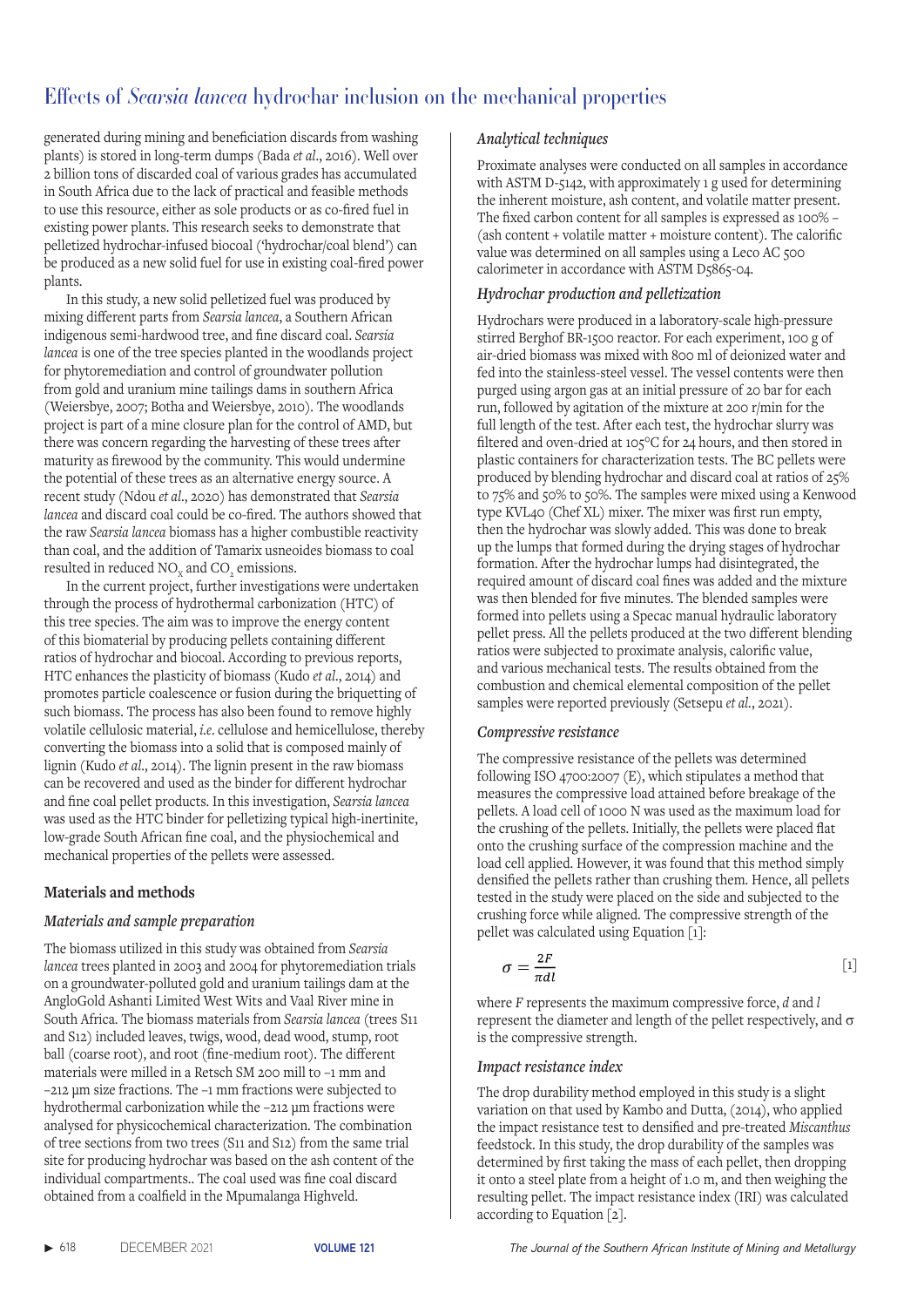% weight loss =

\n
$$
\left(\frac{\text{Initial mass - Final mass after 10 drops}}{\text{Initial mass}}\right) \times 100
$$
\n[2]

### *Water resistance index*

The moisture uptake or water resistance index was determined by submerging the pellet in a 200 ml container filled with tap water. The pellet was weighed and the mass recorded as the initial mass. The pellet was then placed inside a metal basket which was immersed in tap water for 30 minutes. At the end of the submersion period, the pellet was removed and placed on a paper towel to air out the surface moisture for 2 minutes before taking the final mass. The moisture uptake was determined according to Equation  $\lceil 3 \rceil$ :

% Moisture Uptake =

\n
$$
\left(\frac{Final\ mass - Initial\ mass}{Initial\ mass}\right) \times 100
$$
\n[3]

After the moisture uptake test was completed, a water resistance index (Equation [4] was determined using the results from Equation [3] as follows:

$$
WRI = 100 -Mass % of water after 30 minutes
$$
 [4]

According to Richards (1990), a WRI greater than 95% should be obtained after 30 minutes. This figure is used as the standard for comparisons.

### **Results and discussion**

### *Physicochemical characterization*

The proximate analyses and calorific value results obtained from the discard coal, hydrochar, and biocoal pellets are presented in Figure 1. The discard coal had an ash content of about 42%. This high percentage is due to the inorganic minerals in the coal reporting to this fraction after beneficiation, with the clean fraction composed of the organic component. The increase in the percentage of incombustible minerals in the biocoal will lead to a delay in the ignition of the product and reduce its quality. The biocoals made from the blend of 50% hydrochar and 50% coal are denoted as  $(BC_{50 \text{ HG/}50 \text{ C}})$ , whereas the 25% hydrochar and 75% coal blend is denoted as  $BC_{25 \text{ HG/75 C}}$ . The ash contents in the pellets were found to be considerably lower than that of the discard coal, being

35% and 25% respectively for  $\mathrm{BC}_{_{25}\mathrm{HC}/75\mathrm{C}}$  and  $\mathrm{BC}_{_{50}\mathrm{HC}/50\mathrm{C}}$  pellets. The 100% hydrochar possessed the lowest ash content (3%) and the highest total moisture (10%), as expected. Furthermore, as the percentage of the hydrochar in the blend increased, fixed carbon also increased; with the 100% hydrochar having the highest fixed carbon content because of the sample's almost pure, coal-derived carbon-rich nature. As has been shown by Bada *et al*. (2018) and Zhu *et al.* (2018), thermal treatment and HC of plant-derived biomass results in the restructuring, modification, and concentration of the aromatic carbon molecules, thereby increasing the fixed carbon and calorific values of the heat-treated hydrocarbon products.

Regarding the commercial value of the products, an increase in the percentage of hydrochar added to discard fine coal resulted in an increase in the product's commercial grade. The pure discard fine coal is categorized as commercial Grade D3 with a calorific value of 16.73 MJ/kg, whereas the hydrochar presents with a calorific value of over 29 MJ/kg. By increasing the hydrochar proportion in the mix to 50%, the pellet's grade increases to commercial Grade C (25.5 to 26.5 MJ/kg for the BC<sub>50 HC/50 C pellets.</sub> In accordance with the South African coal classification standard, solid fuels with calorific values of over 28.5 MJ/kg are considered to have the highest heating value and are classified in a category known as Special Grade Coal.

### *Mechanical properties*

### *Effect of hydrochar inclusion on compression strength of pellets*

The results obtained from the compression strength tests carried out on the pellets made from the 100% discard coal, 100% hydrochar, and coal/hydrochar blends at two different ratios are depicted in Figure 2. The compression strength denotes the maximum strength a pellet can withstand before shattering or disintegrating and provides an indication of the bonding strength between the hydrochar and the coal.

The hydrochar produced at 280°C at a residence time of 90 minutes with a biomass-to-water ratio of 1:8 was utilized in the strength tests. Pellets of 2 g were produced from each sample using a 20 mm die, with a higher volume of hydrochar required to meet the 2 g requirement in the 100% hydrochar sample and the blended samples. The BC<sub>25 HC/75 C</sub> sample was found to exhibit the highest compressive strength of 3.06 MPa, and the BC<sub>50 HC/50 C</sub> pellets a slightly lower compressive strength of 2.67 MPa. Both the 100% hydrochar and the discard fine coal pellets were found to have lower compressive strengths (1.71 MPa



**Figure 1—Physicochemical analysis results and calorific values of the discard coal, biocoal blends, and hydrochar**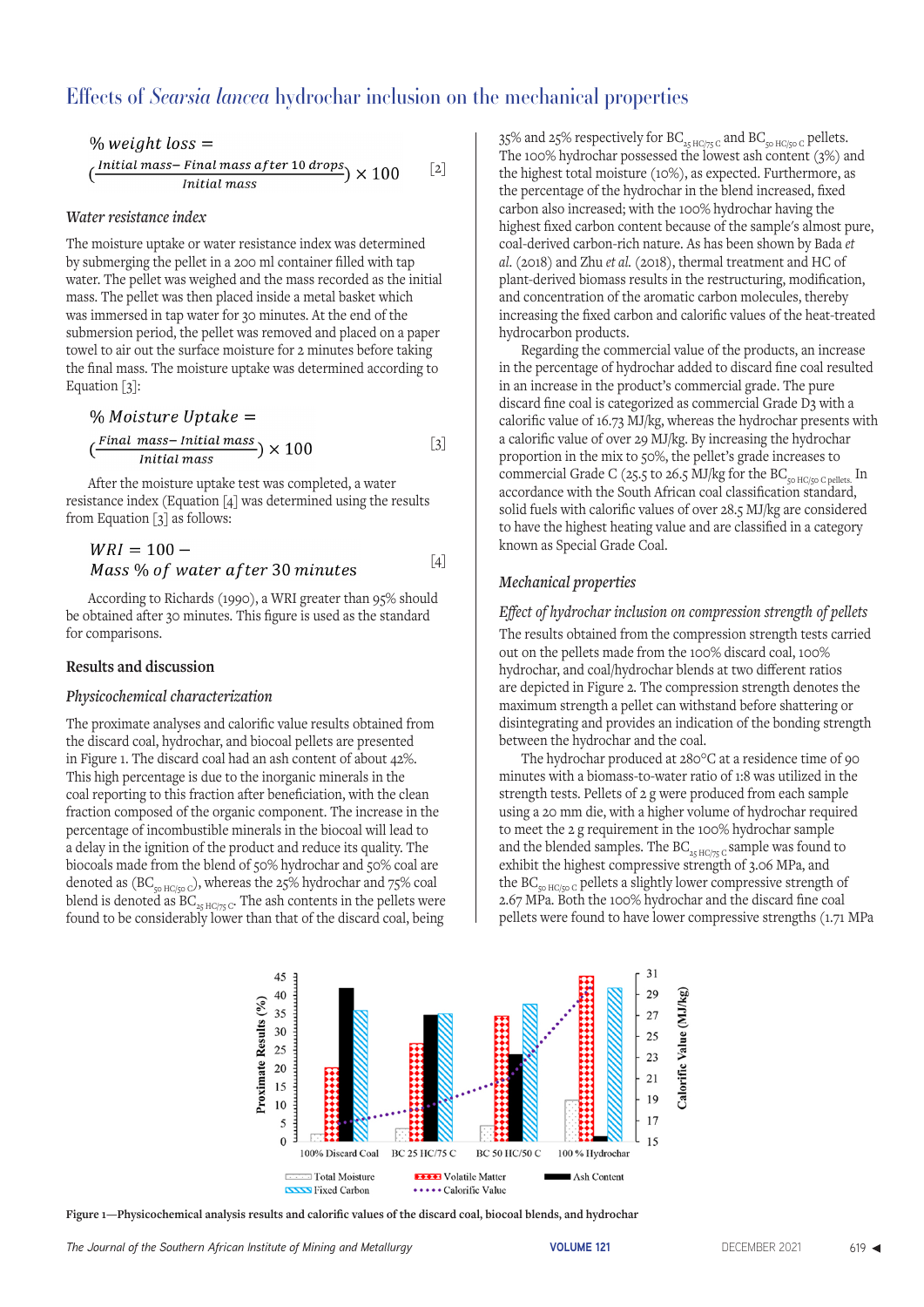

**Figure 2—Effect of hydrochar inclusion on the compression strength of pellets**



**Figure 3—Effect of hydrochar inclusion on the impact resistance of pellets**

for the 100% hydrochar and 1.86% MPa for the coal fines discard). On a pellet-to-pellet basis, the 2 g pellets outperformed the volume 'measured' pellets.

The high compressive strength obtained from the BC<sub>25 HC/75</sub> c is considered to be the result of the interaction between the lignin content of the hydrochar (natural binder) and the minerals (35% ash) and organic matter (35% fixed carbon) components present in the high-ash discard fine coal utilized. In addition, fine coals are usually high in vitrinite and liberated fine clays. This attribute could aid in the softening and fusing of the hydrochar (more in  $BC_{25 HCl/75 C}$ ) supported by the minerals (ash) to create a strong pellet.

From these results it will be noted that all the samples tested clearly meet the standard compressive strength (0.38 MPa) required for pellet storage and handling. Although fuel with a higher ash content is not desirable for electricity generation, the results from the study suggest that for pellets with the highest compressive strength, a relatively high proportion of coal discard fines is required.

# *Effect of hydrochar inclusion on impact resistance of pellets*

The drop durability test conducted in this study utilizes a similar method to that described by Kambo and Dutta, (2014). The samples were dropped from a height of 1.0 m onto a steel plate and the impact resistance index (IRI) determined using Equation [2]. The impact resistance durability (IRD) of all the pellets was over 97%, with the 100% hydrochar pellet reported to be 98.03% and the BC<sub>25 HC/75</sub> c pellet slightly higher (98.35%). The results for the discard coal and sample  $BC_{50 \text{ HG/}50 \text{ C}}$  were only marginally lower (both 97.5%). The similarity of the durability results for all

samples indicates that all samples meet the acceptable standard for storing and handling pellets.

# *Effect of hydrochar inclusion on moisture resistance of pellets*

The water-resistance index (WRI) is proportional to the moisture uptake by a pellet, with lower quantities of water being absorbed leading to higher WRI values. In the current investigation, the quantities of water absorbed by the pellets after immersion in water for 30 minutes varied significantly, ranging from 11.13% to 31.53% as shown in Figure 4. None of the samples met the WRI standard of 95%.

In the current investigation, sample  $BC_{25 \text{ HG/75 C}}$  absorbed the least amount of water at 11.13% and, by extension, recorded the highest WRI of 88.87 % of the four samples tested. It was also observed that the 100% discard coal pellets and the  $BC_{50 HCl50 C}$  samples both exhibited similar and relatively higher water uptakes (14%) with marginally lower WRIs (85%), whereas the 100% hydrochar absorbed much more moisture (31%) and had the lowest WRI (68%). This sample exhibited the highest level of disintegration relative to the other three samples.

These results present an interesting phenomenon in that despite none of the samples meeting the WRI criterion, the presence of coal discard fines in the 100% discard and in both biochar-coal blend samples reduced the water uptake to a significant degree while also increasing the resistance to disintegration to an equally notable level, *i.e*., all three- samples that contained discard coal presented relatively high WRI values of over 85%. A possible reason for the high moisture uptake and level of disintegration in the 100% hydrochar pellets lies in the potential level of porosity in the carbon structure of that material.